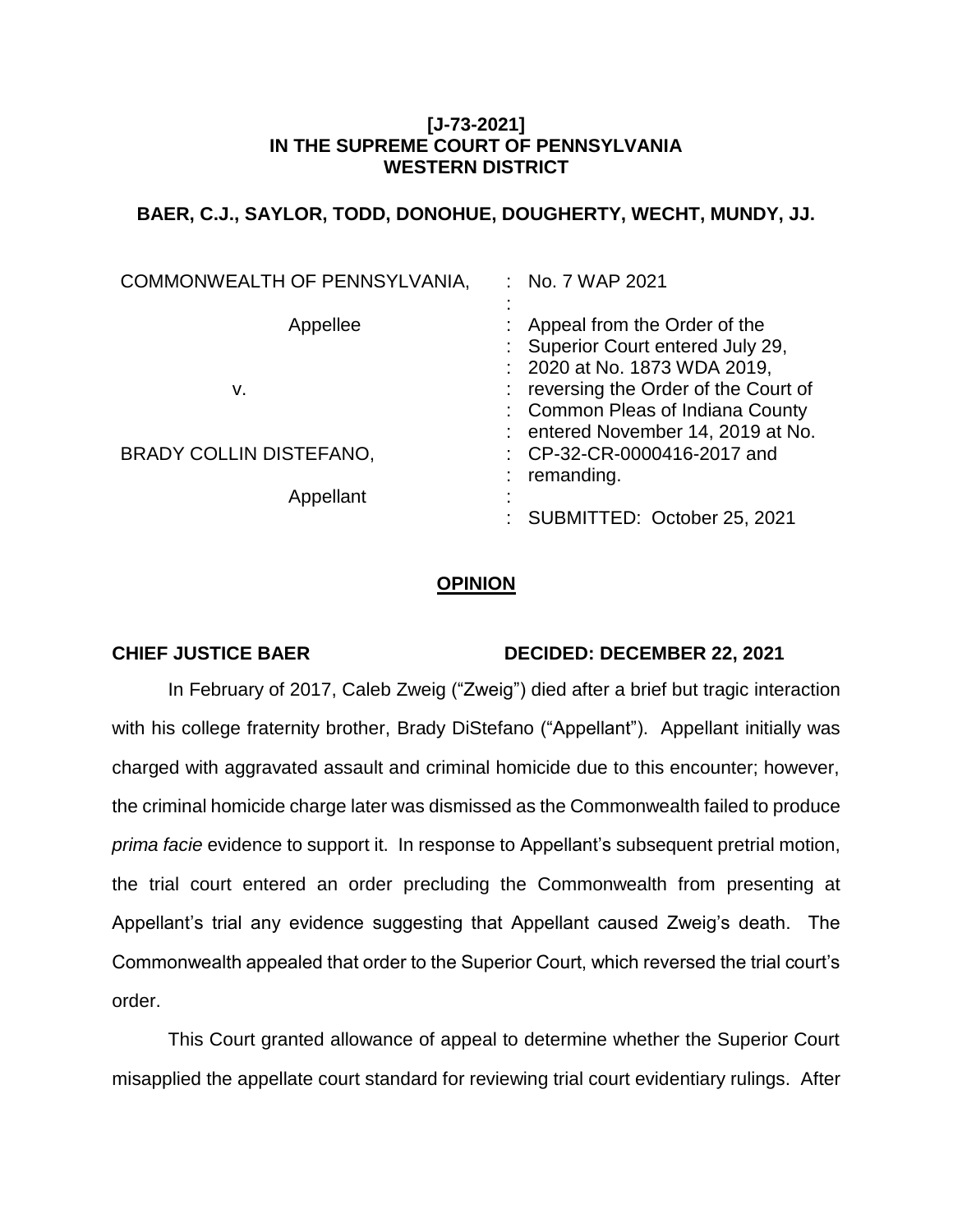careful consideration, we respectfully conclude that the Superior Court misapplied the relevant standard of review in reversing the trial court's order. Thus, for the reasons that follow, we vacate the Superior Court's judgment, reinstate the trial court's order, and remand for further proceedings consistent with this Opinion.

### **I. Background**

In February of 2017, the Commonwealth charged Appellant with criminal homicide and aggravated assault in connection with the death of Zweig. On April 26, 2017, a magisterial district judge ("MDJ") presided over Appellant's preliminary hearing. The first witness to testify at that hearing was Trevor King ("King"). King testified, in relevant part, as follows.

King, Zweig, and Appellant were students at Indiana University of Pennsylvania and fraternity brothers. At approximately 10:00 p.m. on February 3, 2017, King arrived at an off-campus party. About 45 minutes later, Zweig informed King that Appellant was intoxicated and needed to be taken home. Shortly thereafter, the three fraternity brothers left the party and headed toward the residences of Zweig and Appellant. According to King, both Zweig and Appellant were intoxicated; however, Zweig "was not nearly as bad" as Appellant. N.T., 4/26/2017, at 7.

King stated that he walked slightly in front of Zweig and Appellant, when he heard the two "bickering a little bit but nothing out of the ordinary." *Id.* at 6. At that point, King turned around and observed Zweig and Appellant facing each other with their chests puffed out as they began "poking each other." *Id.* at 7-8. King told the two men to stop, turned around, and began to walk again. A few seconds later, King heard what he described as a "scuffle," which caused him to turn around again. *Id*. at 8.

King testified that, when he turned around, he saw Zweig on his back on the pavement. Appellant was on his knees with his back toward King, while kneeling over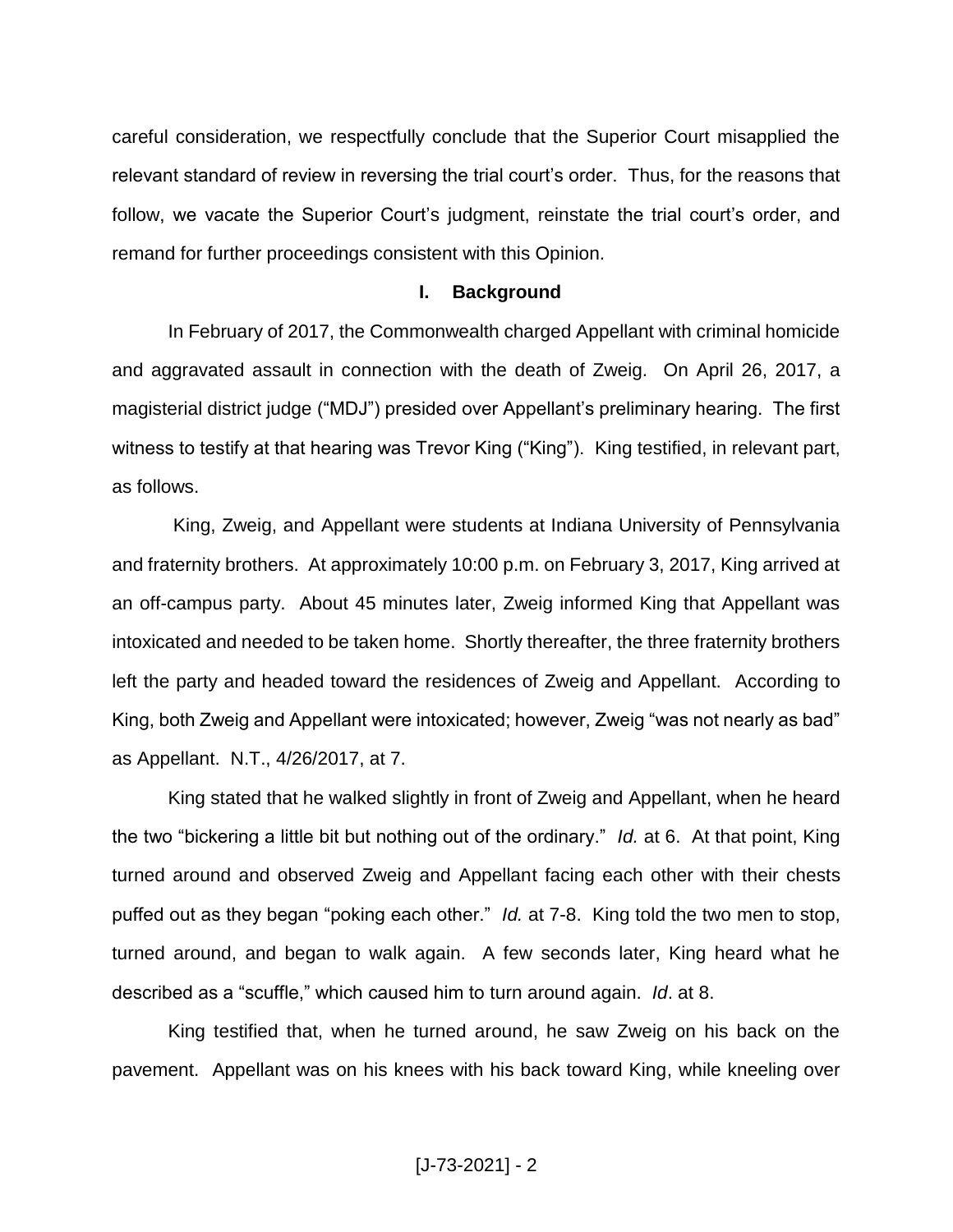Zweig. King stated that Appellant's hands were on Zweig's "chest area," though King was not entirely sure where Appellant placed his hands because he "didn't really see." *Id.* King noted that Appellant could not have had his hands on Zweig for more than 5 or 6 seconds. *Id.* at 31. King then pulled Appellant off Zweig, separating the two.

According to King, several persons assisted him with moving Zweig to a nearby grass area. Zweig was unconscious and breathing with "weird noises coming from his throat." *Id.* at 9. Shortly after they moved Zweig, someone called 911, and an ambulance arrived a few minutes later. At some point, Appellant left the scene, and after the ambulance arrived, King went back to the house from which the three had left earlier, where he found Appellant. King noticed that Appellant had a scratch on his face and then escorted Appellant to his residence. The next morning, King was informed by a friend that Zweig had died over night.

The next witness to testify at the preliminary hearing was Ashley Zezulak, M.D. ("Dr. Zezulak"), the forensic pathologist who performed Zweig's autopsy. Dr. Zezulak testified that she discovered a "scalp hemorrhage" on Zweig's head that was not large enough to have been the cause of his death. *Id.* at 52. Indeed, the doctor stated that her examination of Zweig uncovered nothing remarkable. *Id.* at 50. Dr. Zezulak explained that she found no physical signs that Zweig had been choked or suffered chest compression. *Id.* at 52. Notwithstanding this lack of physical evidence, the doctor expressed an uncertain opinion that Zweig died of "[a]sphyxiation, secondary to presumed chokehold and chest compression." *Id.* Dr. Zezulak stated that her opinion was uncertain because it arose from the investigation into Zweig's death, not from anything that she discovered during the autopsy. In fact, the doctor remarked that she "didn't find any significant anatomical findings during the autopsy." *Id.* at 51. Thus, the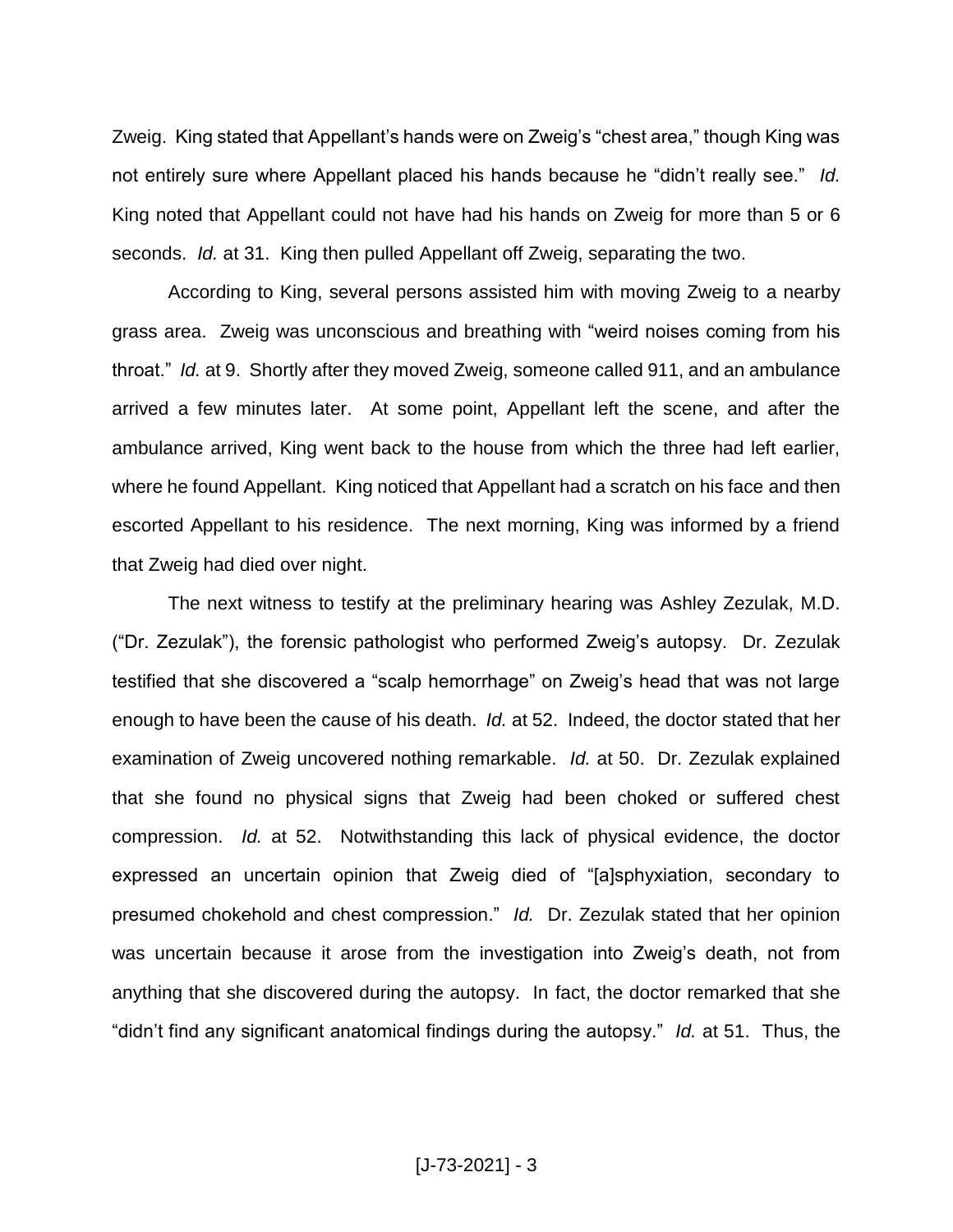doctor conceded that her cause-of-death determination was not based upon the autopsy but, rather, "solely on what investigators told [her.]"<sup>1</sup> Id. at 57.

The MDJ concluded that the Commonwealth presented a *prima facie* case for both aggravated assault and criminal homicide. Appellant subsequently filed an omnibus pretrial motion, which included a petition for a writ of *habeas corpus*. As to that petition, Appellant asserted that the "evidence at the preliminary hearing did not suffice to state a *prima facie* case against [Appellant.]" Omnibus Pretrial Motion, 9/1/2017, at ¶5. The trial court agreed with Appellant, and on November 13, 2017, the court entered an order dismissing both of Appellant's charges. The Commonwealth appealed the trial court's order to the Superior Court, which affirmed in part, reversed in part, and remanded for further proceedings. *Commonwealth v. DiStefano*, 2018 WL 5076959 (Pa. Super. filed 10/18/2018) (unpublished memorandum) ("*DiStefano I*"). Specifically, the Superior Court held that the trial court correctly concluded that the Commonwealth failed to present sufficient evidence to establish a *prima facie* case of criminal homicide against Appellant but that the court erred in finding that the Commonwealth failed to present a *prima facie* case of aggravated assault against Appellant.

On remand, Appellant filed a motion *in limine*. In pertinent part, Appellant asked the trial court to preclude the Commonwealth from presenting at his trial any evidence regarding Zweig's death. In making this request, Appellant highlighted that the homicide charge had been dismissed, rendering Zweig's death irrelevant to the prosecution of the aggravated assault charge. Appellant further submitted that, to the extent that evidence of Zweig's death is somehow relevant to the aggravated assault charge, "its probative value is outweighed by the danger of one or more of [the following:] unfair prejudice,

 $\overline{a}$ 

<sup>&</sup>lt;sup>1</sup> The final witness to testify at the preliminary hearing was John Eric Sherf ("Detective Sherf"), a detective with the Indiana Borough Police Department. Detective Sherf's testimony is irrelevant to the instant appeal.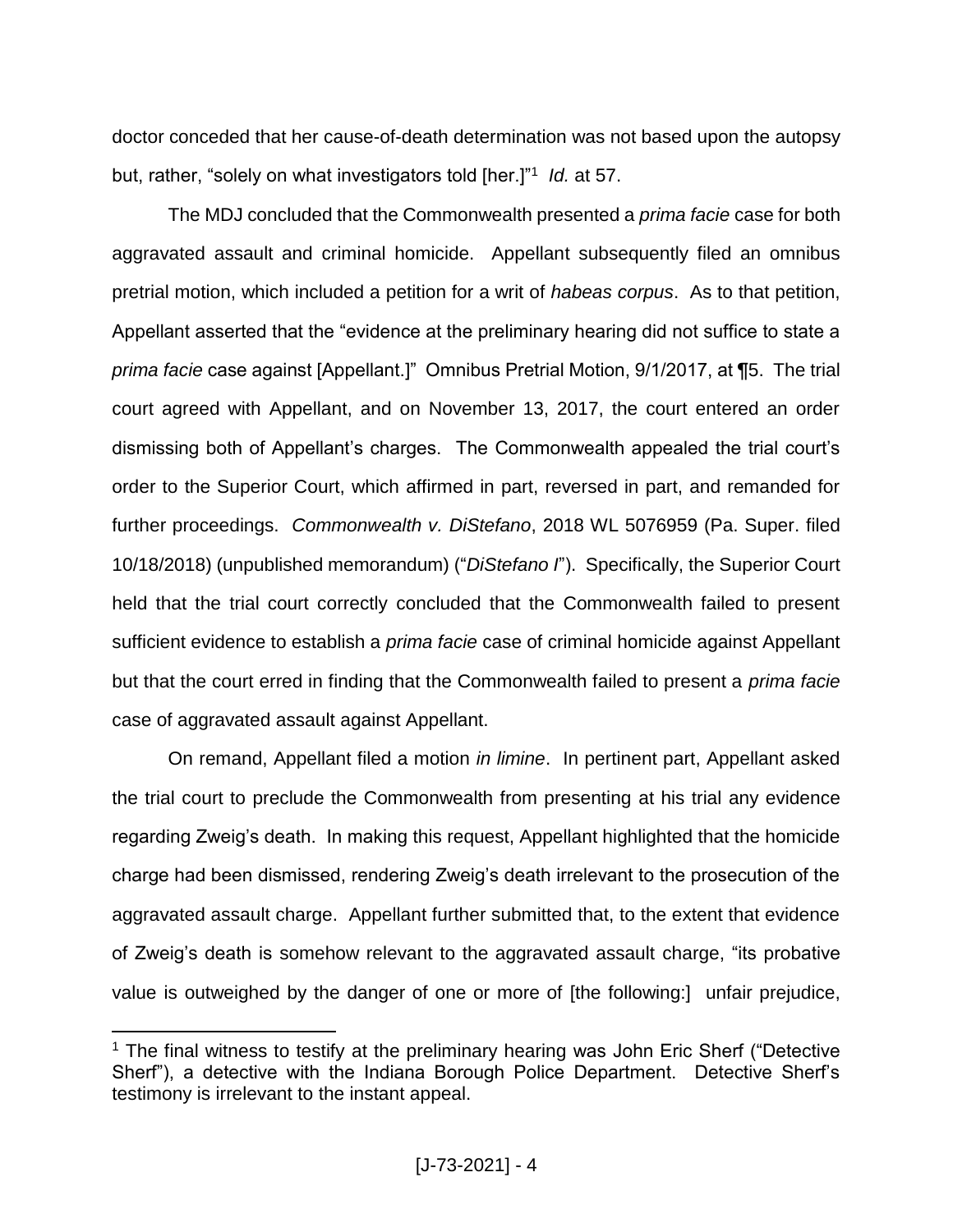confusing the issues, misleading the jury, undue delay, wasting time, or needlessly presenting cumulative evidence." Motion *In Limine*, 8/22/2019, at ¶8.

The trial court reserved ruling on this issue, causing Appellant to renew his motion *in limine* on November 8, 2019. On November 14, 2019, the trial court entered an order granting in part and denying in part Appellant's motion. The court stated that it would permit the Commonwealth to present evidence that Zweig is deceased "to explain to the jury his absence at trial and why the expert testimony from a forensic pathologist is being presented." Trial Court Order, 11/14/2019, at ¶3. However, the court ruled that, because it dismissed the criminal homicide charge, "no evidence shall be permitted to prove that [Appellant] caused [Zweig's] death." *Id.*

Later, the trial court authored an opinion elaborating on the rationale underlying its November 14<sup>th</sup> order. Trial Court Opinion, 2/4/2020. In so doing, the court observed that, after the criminal homicide charge was dismissed, the prosecution did not present any additional evidence supporting a causal connection between Appellant's actions and Zweig's death. *Id.* at 4. Concerning the relevance of evidence relating to Zweig's death, the court reiterated that it is probative insomuch as the evidence explains why Zweig will not be present at trial and why the expert testimony is from a forensic pathologist. In the court's view, the probative value of this narrow type of evidence outweighed prejudice to Appellant, and therefore, the evidence is admissible for this purpose. *Id.* at 4-5.

Regarding the admissibility of evidence as to the cause of Zweig's death, the court submitted that any probative value of this evidence was outweighed by unfair prejudice to Appellant. *Id.* at 5. The court highlighted that, in her preliminary hearing testimony, Dr. Zezulak was unable to state definitively how Zweig died, and she specifically testified that she found no physical evidence of trauma that would have been fatal to Zweig. The court opined that this reality, "along with other testimony, failed to establish that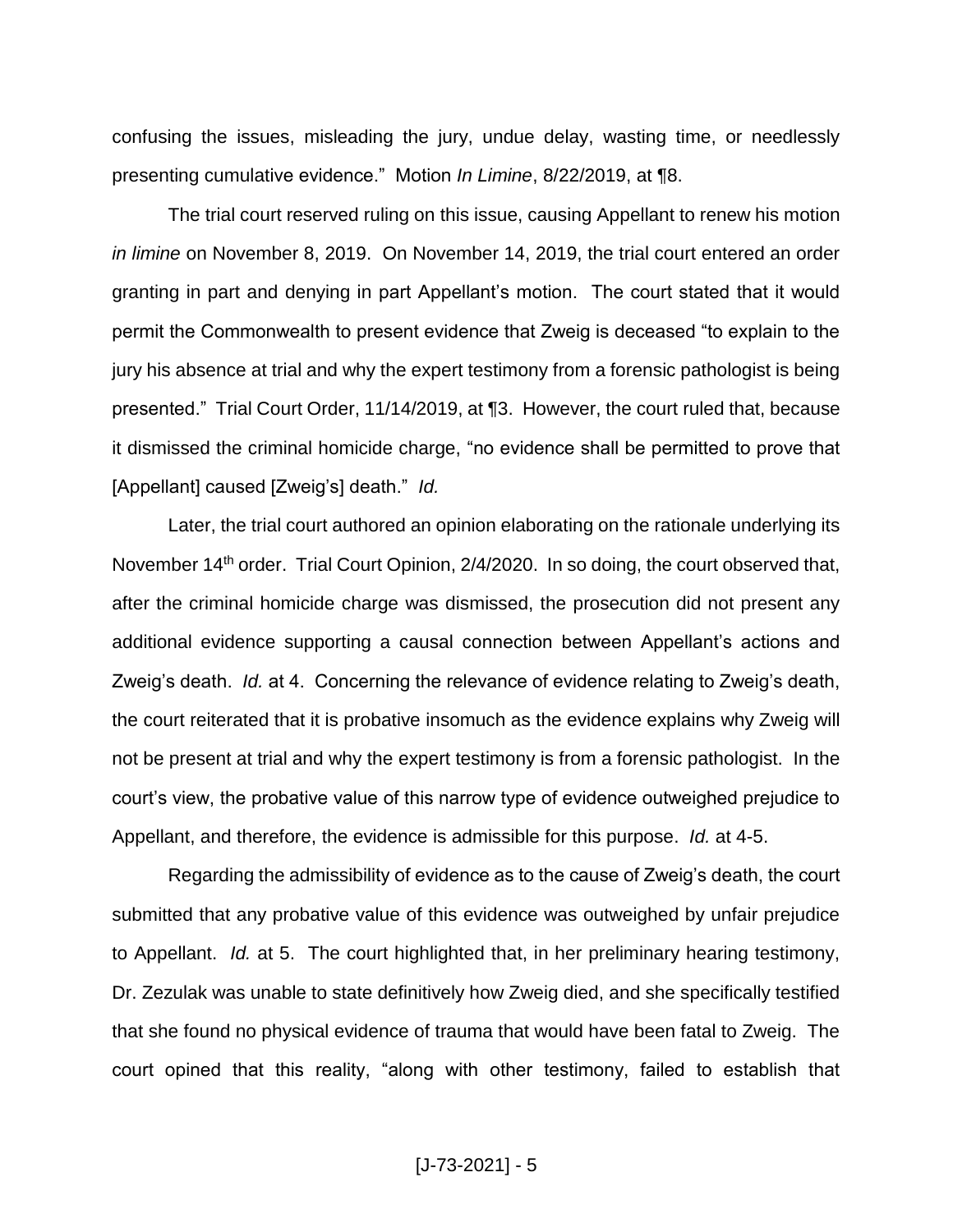[Appellant] caused Zweig's death, and led to the dismissal of the criminal homicide charges." *Id.* Thus, in the court's view, "it would be highly prejudicial to [Appellant] to allow the Commonwealth to suggest that his actions in any way caused Zweig's death[.]" *Id.*

## **II. Superior Court Opinion**

The Commonwealth yet again appealed to the Superior Court, this time arguing that the trial court abused its discretion in finding any evidence concerning the causation of the Zweig's death to be irrelevant and unduly prejudicial. The Superior Court agreed with the Commonwealth, reversed the trial court's order, and remanded for further proceedings. *Commonwealth v. DiStefano*, 236 A.3d 93 (Pa. Super. 2020) ("*DiStefano II*").

In reaching this result, the Superior Court noted that the Commonwealth will be attempting to prosecute Appellant for aggravated assault under Subsection 2702(a)(1) of the Crimes Code, which provides, "A person is guilty of aggravated assault if he . . . attempts to cause serious bodily injury to another, or causes such injury intentionally, knowingly or recklessly under circumstances manifesting extreme indifference to the value of human life[.]" 18 Pa.C.S. § 2702(a)(1). The court also observed that the Crimes Code defines "Serious bodily injury" as "[b]odily injury which *creates a substantial risk of death* or which causes serious, permanent disfigurement, or protracted loss or impairment of the function of any bodily member or organ." *DiStefano II*, 236 A.3d at 99- 100 (emphasis in original) (quoting 18 Pa.C.S. § 2301). The court also emphasized that it has previously held that, to prove that a defendant committed aggravated assault, the Commonwealth must demonstrate that the defendant acted recklessly by presenting evidence that the defendant performed the offensive act "under circumstances which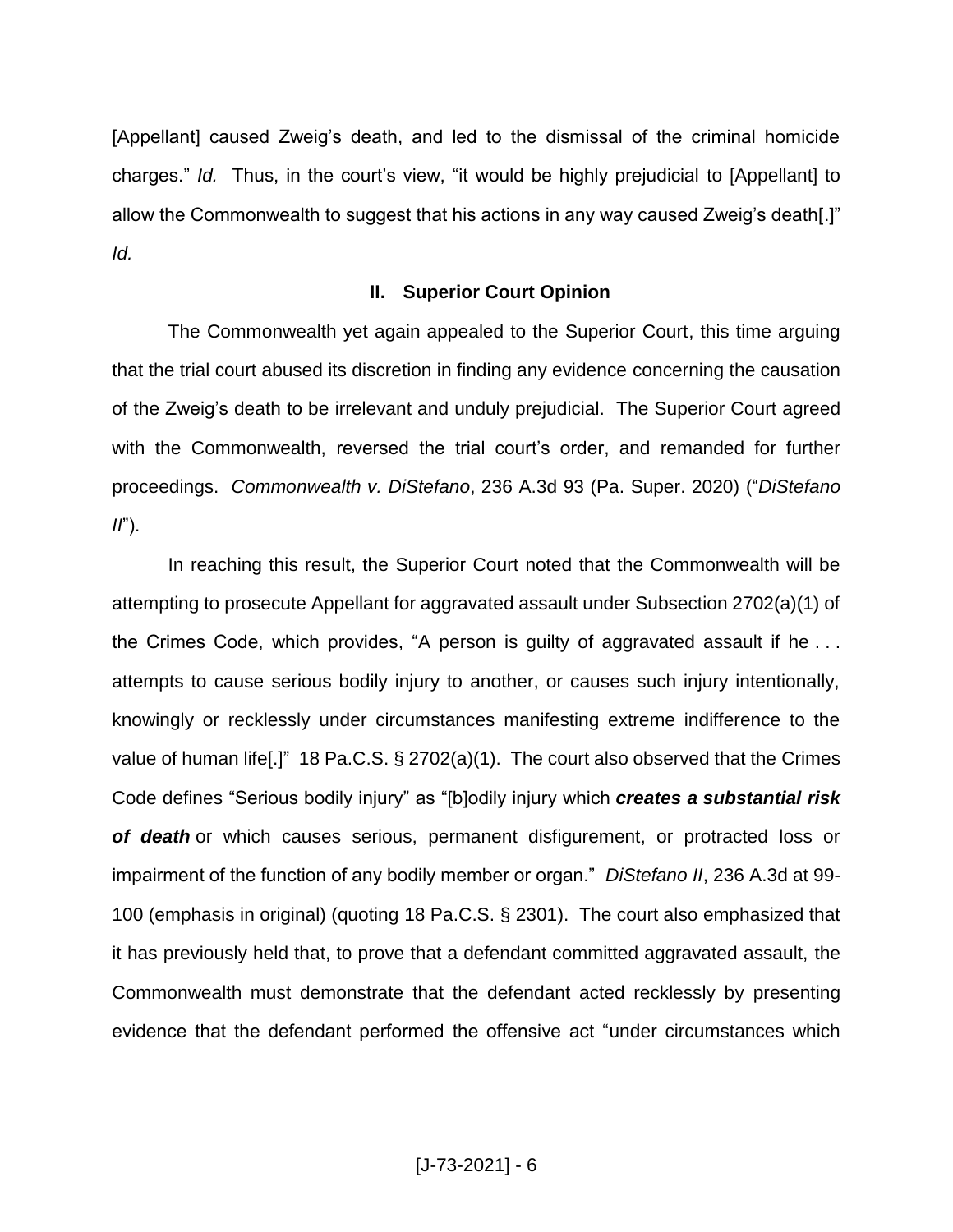almost assure that injury or death will ensue." *Id.* at 100 (quoting *Commonwealth v. Patrick*, 933 A.2d 1043, 1046 (Pa.Super. 2007) (*en banc*)).

Based upon its understanding of the law, the Superior Court agreed with the Commonwealth that evidence related to the causation of the Zweig's death is relevant to allow the factfinder to determine whether Appellant: "(1) caused [Zweig] serious bodily injury that created a 'substantial risk of death;' and (2) acted with recklessness in that his assault of [Zweig] was 'performed under circumstances which almost assure[d] that injury or death [would] ensue.'" *Id.* (citations omitted). The Superior Court then purported to disagree with the trial court's finding that it would be "highly prejudicial" to Appellant to permit Dr. Zezulak to offer an expert opinion on the cause of the Zweig's death. In this regard, the intermediate court stated that the courts of this Commonwealth "have reasoned that expert testimony is not rendered inadmissible simply because the expert's data or examination results are inconclusive." *Id.* (citing, *inter alia*, *Commonwealth v. Minerd*, 753 A.2d 225 (Pa. 2000)).

The court ultimately concluded that Dr. Zezulak's opinion as to the cause of Zweig's death is admissible at Appellant's trial. The court explained that the jury will be charged with weighing that evidence, as well as King's testimony regarding his observations of the interaction between Appellant and Zweig. Because the Superior Court believed that the trial court abused its discretion in this regard, it reversed the trial court's order granting in part Appellant's motion *in limine* and remanded for further proceedings.

### **III. Issue on Appeal**

Appellant petitioned this Court for allowance of appeal, which we granted to consider the following question, as phrased by Appellant:

Did the Superior Court err in reversing the order entered November 14, 2019, by departing from [the] standard of review for the admission or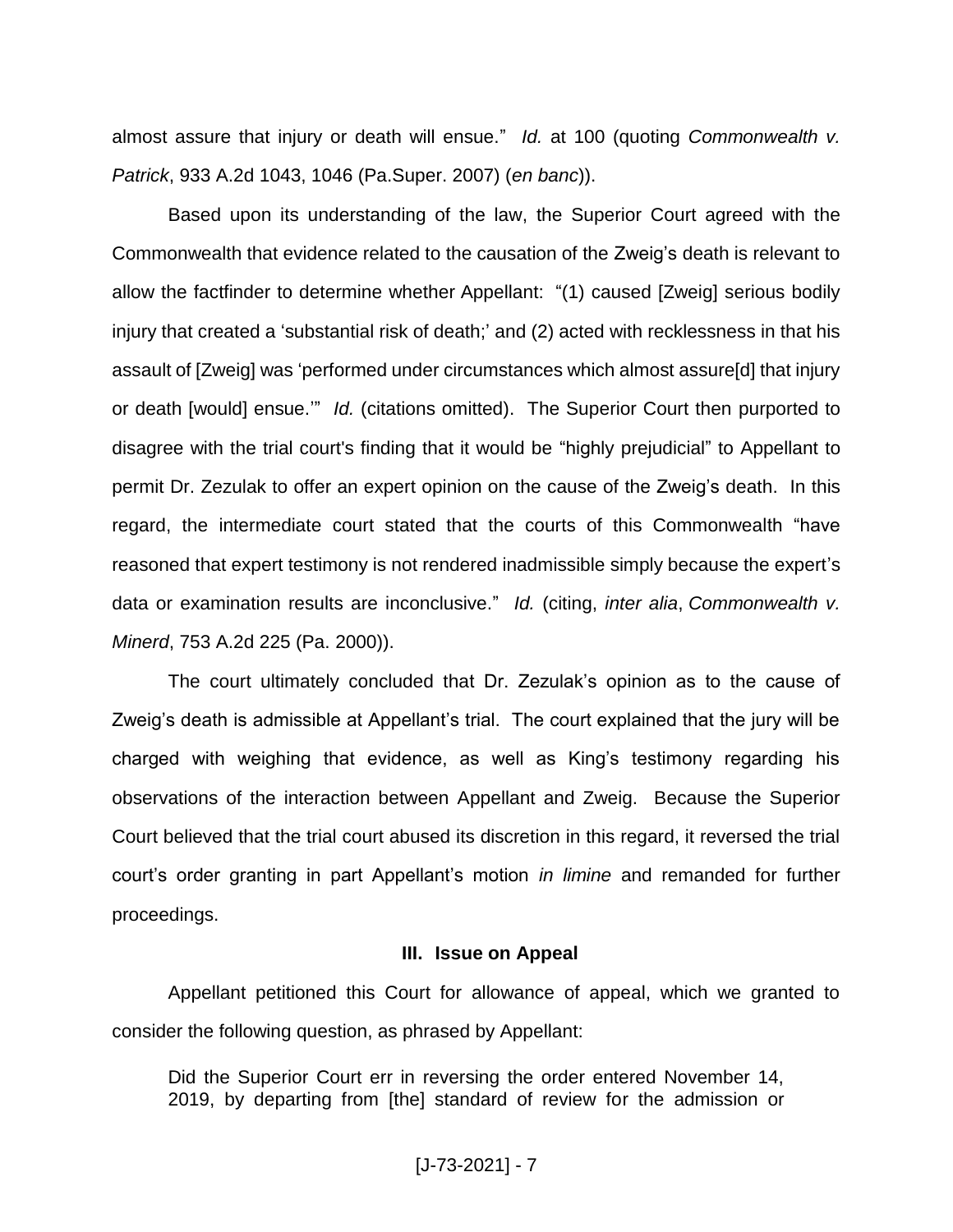exclusion of evidence and so conflicted with binding precedent inasmuch as the Superior Court engaged in a *de novo* examination of the challenged evidence rather than reviewing the [t]rial [c]ourt's exercise of discretion?

*Commonwealth v. DiStefano*, 249 A.3d 504 (Pa. 2021). 2

# **IV. Parties' Arguments**

# **A. Appellant's Argument**

Appellant reminds this Court that evidentiary rulings are committed to the sound discretion of the trial court and that appellate courts should not review these decisions *de novo*. Appellant highlights this Court's well-settled standards for appellate review of evidentiary decisions. In particular, the complaining party has a heavy burden to prove that a trial court's evidentiary decision was made in error; "it is not sufficient to persuade the appellate court that it might have reached a different conclusion if, in the first instance, charged with the duty imposed below[.]" Appellant's Brief at 18 (quoting *Paden v. Baker Concrete Construction*, 658 A.2d 341, 343 (Pa. 1995)). Indeed, Appellant reiterates the oft-quoted legal principle that an "abuse of discretion is not merely an error of judgment, but if in reaching a conclusion the law is overridden or misapplied, or the judgment exercised is manifestly unreasonable, or the result of partiality, prejudice, bias or ill-will, as shown by the evidence or the record, discretion is abused." *Id.*

The crux of Appellant's argument to this Court is that the Superior Court failed to apply dutifully its standard of review. Rather, Appellant contends, the Superior Court erroneously substituted its judgment for that of the trial court by ruling *de novo* on his motion *in limine*. As evidence of this contention, Appellant observes, *inter alia*, that the

 $\overline{a}$ <sup>2</sup> "Whether the Superior Court properly applied the 'abuse of discretion' standard of review presents this Court with a question of law. Accordingly, our scope of review is plenary, and our standard of review is *de novo*." *Commonwealth v. Gill*, 206 A.3d 459, 466 n.6 (Pa. 2019).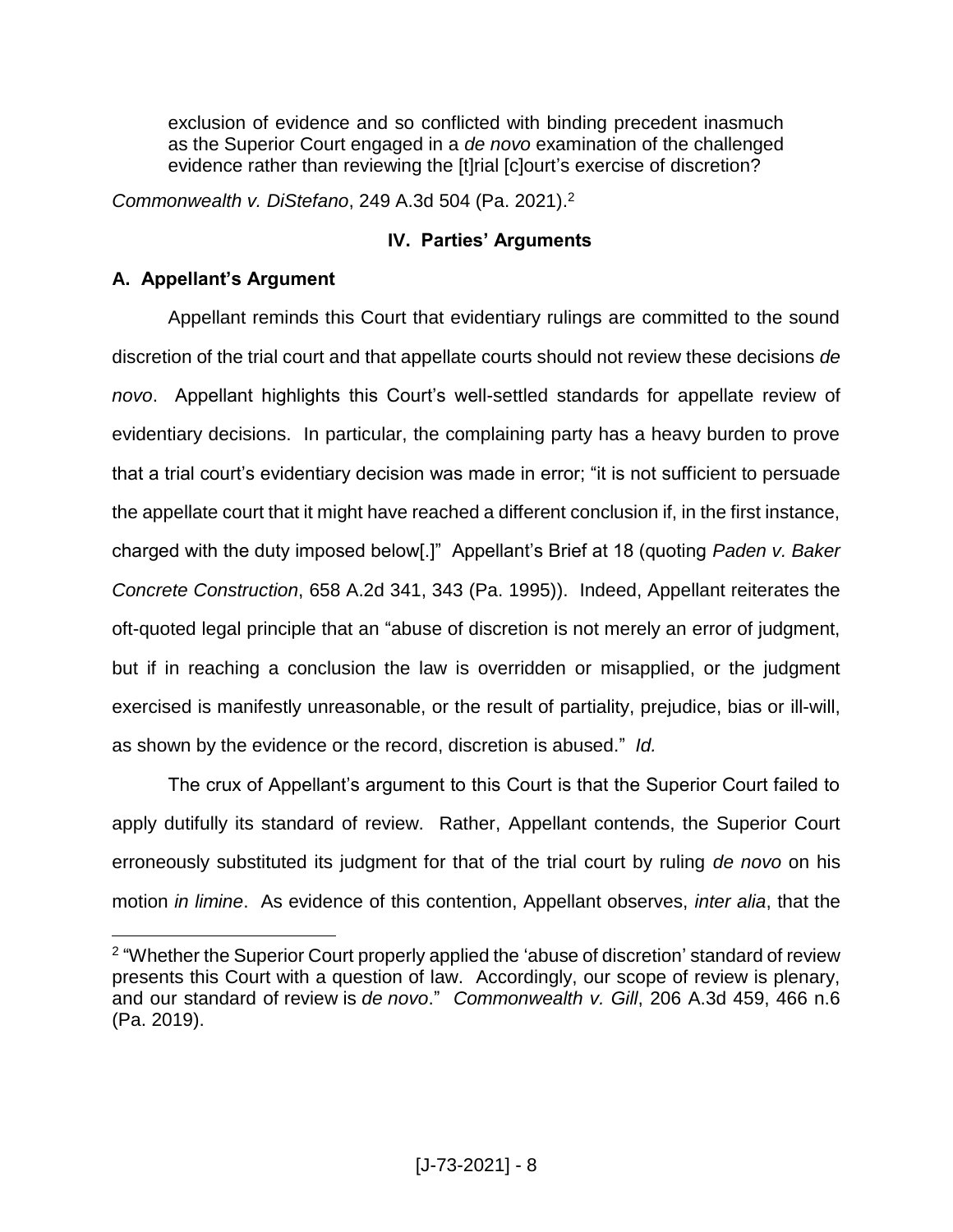Superior Court merely concluded "that the lower court abused its discretion in excluding evidence related to the causation of [Zweig's] death." *DiStefano II*, 236 A.3d at 101. Appellant submits that the Superior Court did not specify how the trial court abused its discretion, evincing the fact that the intermediate court paid lip service to its standard of review.

According to Appellant, the trial court carefully examined the relevancy of evidence that Appellant caused Zweig's death and reasonably concluded that any probative value of such evidence was outweighed by the unfair prejudice it would cause Appellant. In Appellant's view, had the Superior Court applied the appropriate standard of review, it would have properly determined that the trial court did not abuse its discretion.<sup>3</sup> For these reasons, Appellant asks the Court to reinstate the trial court's order granting in part his motion *in limine*.

# **B. Commonwealth's Argument**

 $\overline{a}$ 

Contrary to Appellant's position, the Commonwealth insists that the Superior Court correctly described and applied the appellate court standard for reviewing evidentiary rulings. The Commonwealth suggests that the Superior Court supported its conclusion (*i.e.*, that the trial court abused its discretion by precluding evidence that Appellant caused Zweig's death,) by evaluating the trial court's relevancy analysis. In the Commonwealth's opinion, the Superior Court thoroughly demonstrated how the trial court misapplied the law in deciding to exclude evidence regarding the cause of Zweig's death. Thus, the Commonwealth maintains that the Superior Court did not, as Appellant suggests, merely substitute its judgment for that of the trial court.

 $3$  Appellant dedicates a portion of his brief to arguing that the Superior Court failed to adhere to the law-of-the-case doctrine. We, however, did not grant allowance of appeal to address that doctrine.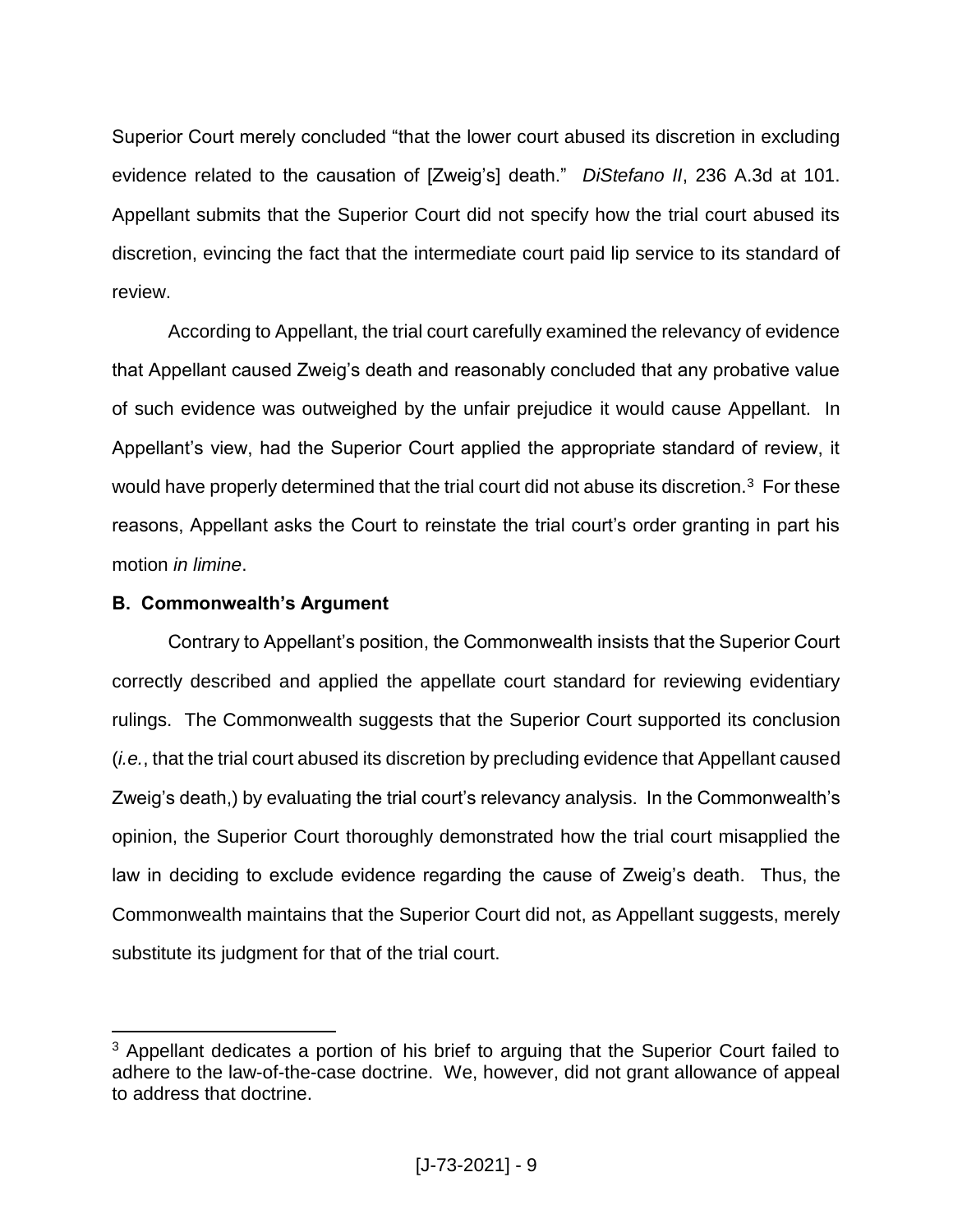Indeed, the "Commonwealth vehemently submits that the Superior Court did **not**  engage in *de novo* review of evidence by simply disagreeing with the conclusion of the trial court[.]" Commonwealth's Brief at 17 (emphasis in original). Rather, the Commonwealth contends, the Superior Court provided a "thorough analysis of the relevancy, probative value, and possible prejudicial nature of such evidence and how [the] evidence relates to 18 Pa.C.S.A. 2702(a)(1) and 18 Pa.C.S.A. 2301." *Id.*

Next, the Commonwealth presents a lengthy argument regarding the merits of Appellant's motion *in limine*. The Commonwealth's argument substantially mirrors the rationale that the Superior Court employed in reversing the trial court's order. Referencing the statutory definitions of "aggravated assault" and "serious bodily injury," the Commonwealth argues that it must present to the jury evidence that Appellant engaged in conduct or actions that caused a bodily injury to Zweig that not only created a substantial risk of death but, in fact, caused Zweig's death. Stated succinctly, the Commonwealth believes that the Superior Court correctly reversed the trial court's order because evidence that Appellant caused Zweig's death is relevant to prove him guilty of aggravated assault and because that evidence does not unfairly prejudice Appellant.

### **V. Analysis**

It is well settled that evidentiary rulings are within the sound discretion of trial courts. *See*, *e.g.*, *Commonwealth v. Laird*, 988 A.2d 618, 636 (Pa. 2010) (explaining that "the decision to admit or exclude evidence is committed to the trial court's sound discretion"). Accordingly, when a party adverse to a trial court's evidentiary ruling seeks appellate review of that determination, that party carries a heavy burden to demonstrate that the trial court abused its discretion. *Commonwealth v. Norton*, 201 A.3d 112, 120 (Pa. 2019). "An appellant cannot meet this burden by simply persuading an appellate court that it may have reached a different conclusion than that reached by the trial court;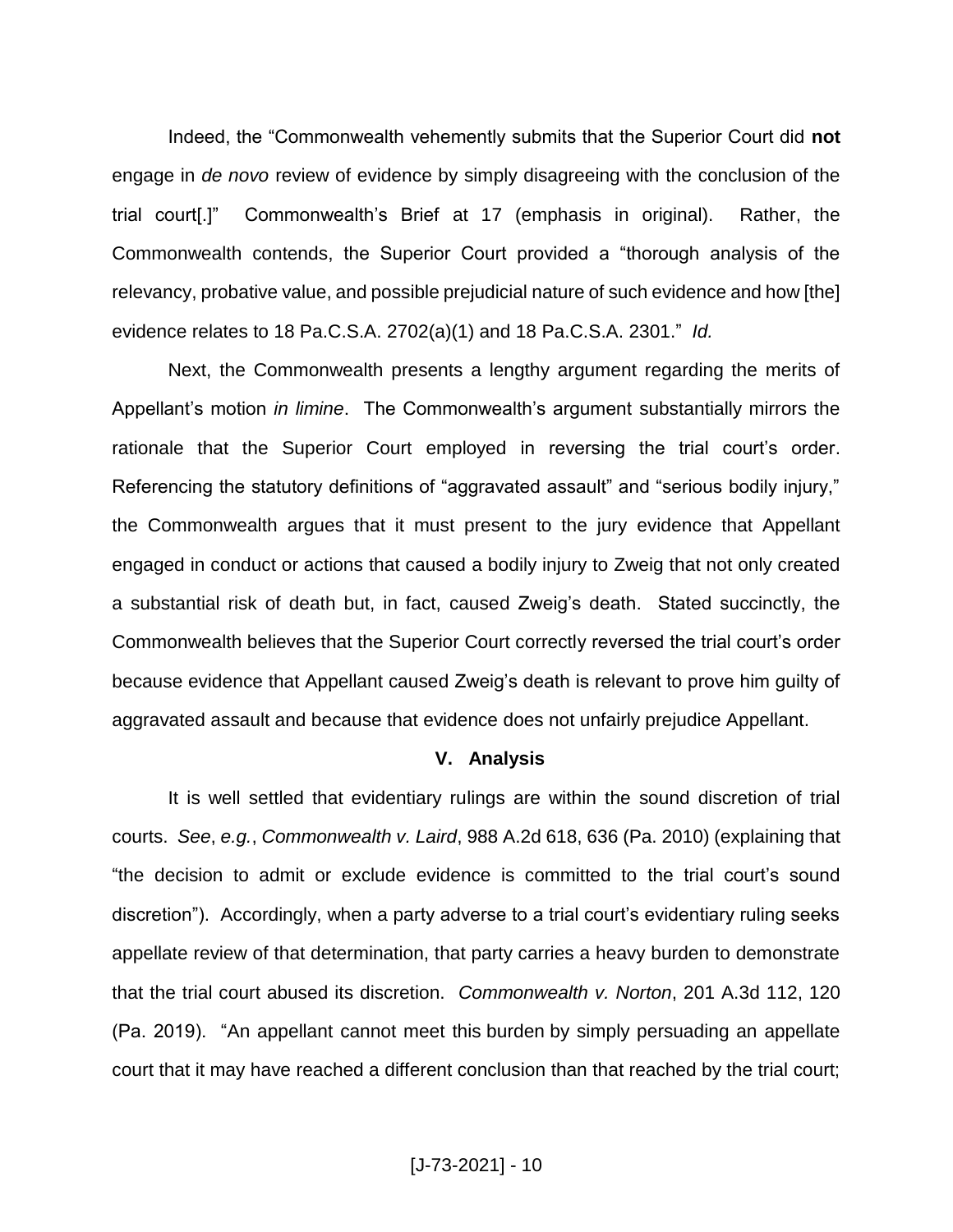rather, to overcome this heavy burden, the appellant must demonstrate that the trial court actually abused its discretionary power." *Id.*

"Regarding the 'abuse of discretion' standard of review, this Court has explained that the term 'discretion' imports the exercise of judgment, wisdom and skill so as to reach a dispassionate conclusion, within the framework of the law, and is not exercised for the purpose of giving effect to the will of the [trial] judge." *Commonwealth v. Gill*, 206 A.3d 459, 466 (Pa. 2019) (internal quotation marks and citation omitted). "Absent an abuse of that discretion, an appellate court should not disturb a trial court's discretionary ruling." *Id.* "An appellate court will not find an abuse of discretion based on a mere error of judgment, but rather . . . where the [trial] court has reached a conclusion which overrides or misapplies the law, or where the judgment exercised is manifestly unreasonable, or the result of partiality, prejudice, bias or ill-will." *Id.* at 466-67.

"Importantly, an appellate court should not find that a trial court abused its discretion merely because the appellate court disagrees with the trial court's conclusion." *Id.* at 467. "Indeed, when reviewing the trial court's exercise of discretion, it is improper for an appellate court to 'step[ ] into the shoes' of the trial judge and review the evidence *de novo*." *Id*. (internal quotation marks omitted). In other words, an appellate court may not disturb a trial court's discretionary ruling by substituting its own judgment for that of the trial court." *Id*. (internal quotation marks omitted).

Here, the trial court exercised its discretion and ruled that the probative value of evidence suggesting that Appellant caused Zweig's death was outweighed by unfair prejudice to Appellant. As noted above, the court supported its decision by highlighting that, in her preliminary hearing testimony, Dr. Zezulak was unable to state definitively how Zweig died, and she explicitly stated that she found no physical evidence of trauma that would have been fatal to Zweig. The court also noted that the Commonwealth failed to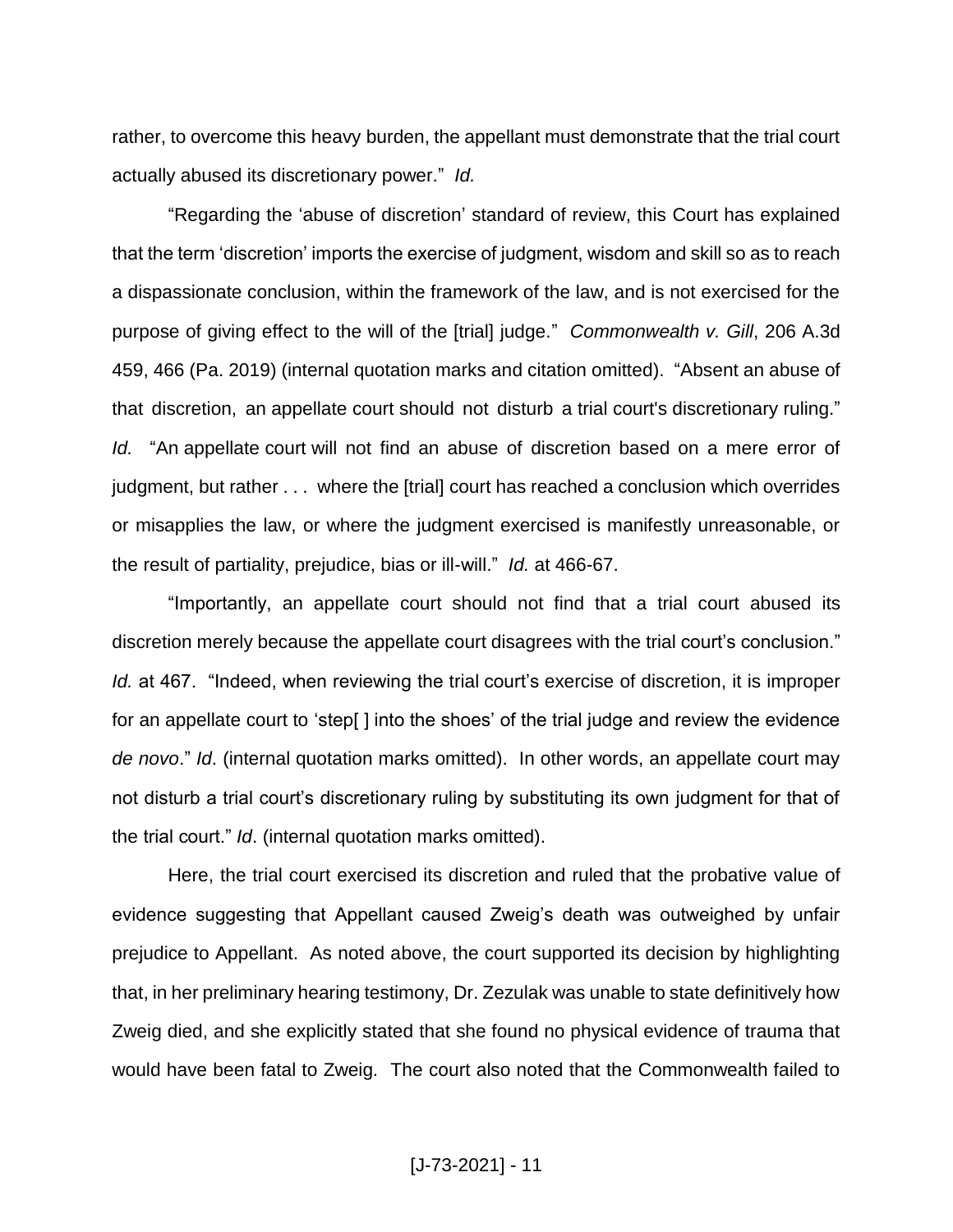produce any other evidence that demonstrated that Appellant's actions were the actual cause of Zweig's death.

On appeal, the Superior Court noted that it reviews evidentiary rulings for an abuse of discretion, *DiStefano II*, 236 A.3d at 98, and ultimately concluded that the trial court abused its discretion, *id.* at 101. However, the Superior Court never described the particulars of the "abuse of discretion" standard nor did the intermediate court specifically explain how the trial court abused its discretion. Instead, the Superior Court stated its disagreement with "the trial court's finding that it would be highly prejudicial to the defense to allow Dr. Zezulak to offer an expert opinion on causation of the victim's death." *Id.* at 100.

Respectfully, as an initial matter, the Superior Court mischaracterized the trial court's ultimate ruling. At one point in its opinion, the trial court did state that "it would be highly prejudicial to [Appellant] to allow the Commonwealth to suggest that his actions in any way caused Zweig's death[.]" Trial Court Opinion, 2/4/2020, at 5. However, the trial court explicitly held that it would not permit the admission of any evidence that Appellant caused Zweig's death because "any probative value [of the evidence] was outweighed by unfair prejudice." Trial Court Opinion, 2/4/2020, at 5. In other words, the trial court's ruling closely tracked Pennsylvania Rule of Evidence 403, which provides that a trial court "may exclude relevant evidence if its probative value is outweighed by a danger of[, *inter alia*,] unfair prejudice[.]" Pa.R.E. 403.

The Superior Court never directly addressed whether this determination constituted an abuse of discretion. Instead, as noted, the court disagreed with the concept that Dr. Zezulak's testimony concerning Zweig's cause of death is not "highly prejudicial" to Appellant. This disagreement misses the mark of addressing the trial court's actual conclusion, and it simply is not supported by the record, which clarifies that,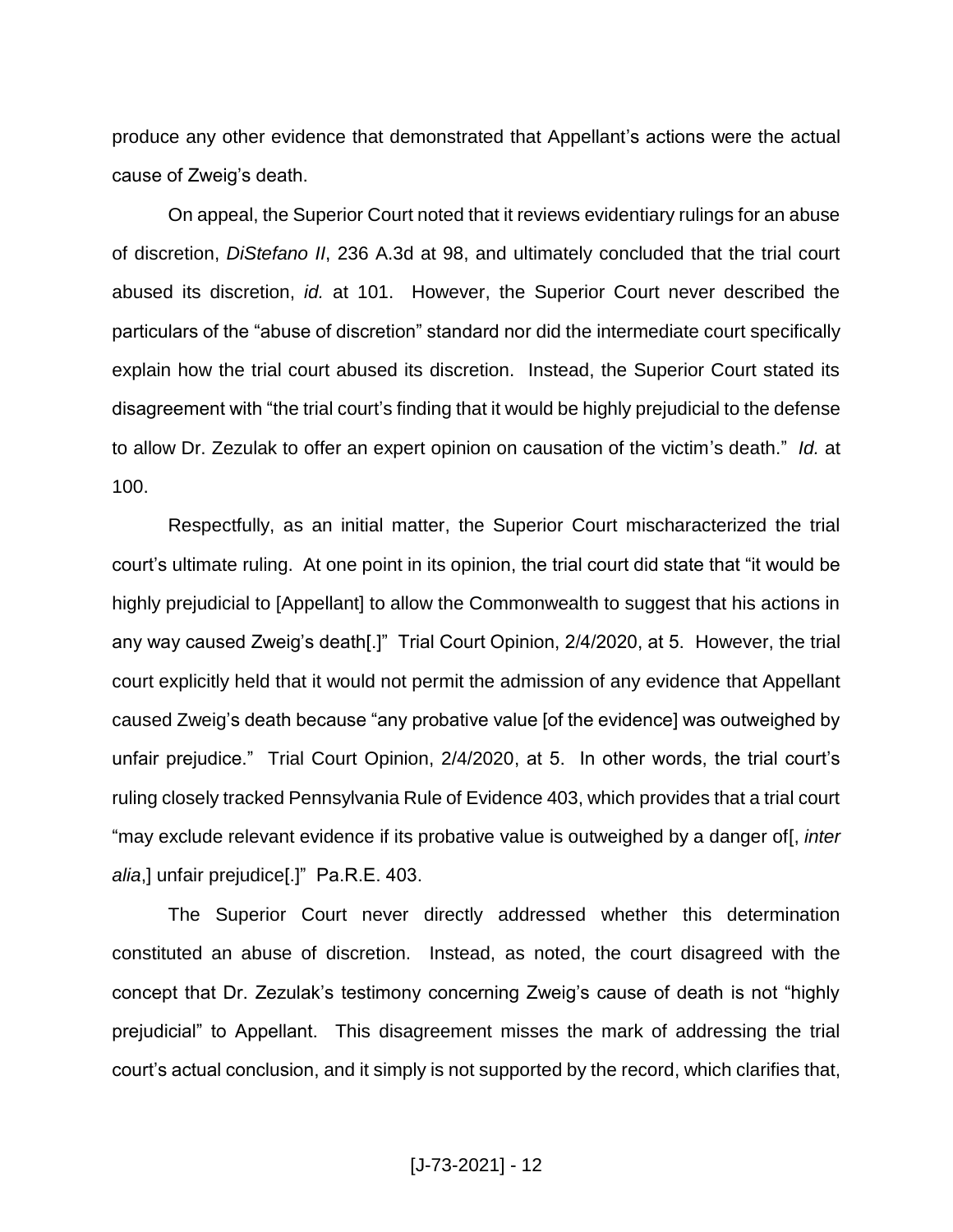while Dr. Zezulak would testify that Appellant caused Zweig's death by strangling or otherwise asphyxiating him, this testimony would be premised entirely upon what the investigators told the doctor. The record further reflects, as detailed *supra*, that Dr. Zezulak also would testify that she found no physical signs to support this conclusion.

As the Superior Court concluded in *DeStefano I*, the dubious nature of this evidence led to the dismissal of the criminal homicide charges lodged against Appellant. *DiStefano I*, 2018 WL 5076959, at \*7. We simply fail to see how the Superior Court reached the conclusion that this questionable testimony will not be "highly prejudicial" to Appellant, especially when he is not being tried for homicide. Indeed, it is difficult to contemplate a type of evidence that would be more prejudicial to a criminal defendant than evidence that he caused the death of the alleged victim of aggravated assault for which he stands trial.

Thus, after a review of the record, the lower courts' opinions and the parties' briefs, we conclude that the Superior Court did not properly apply the "abuse of discretion" standard. In reaching this conclusion, we observe that it is unclear from the Superior Court's opinion whether the intermediate court reviewed the trial court's actual holding to determine whether the trial court's evidentiary ruling was the product of a misapplication of the law or whether the trial court's judgment was manifestly unreasonable, or the result of partiality, prejudice, bias or ill-will. Further, as we discuss in detail *supra*, we find that the proper application of the "abuse of discretion" standard of review leads us to vacate the Superior Court's judgment and to reinstate the trial court's order.

As we noted above, Pennsylvania Rule of Evidence 403 allows a trial court, in its discretion, to exclude relevant evidence if its probative value is outweighed by a danger of unfair prejudice to the defendant. Pa.R.E. 403. The trial court dutifully applied this rule, knowing full well the charge that Appellant faced, aggravated assault, and the charge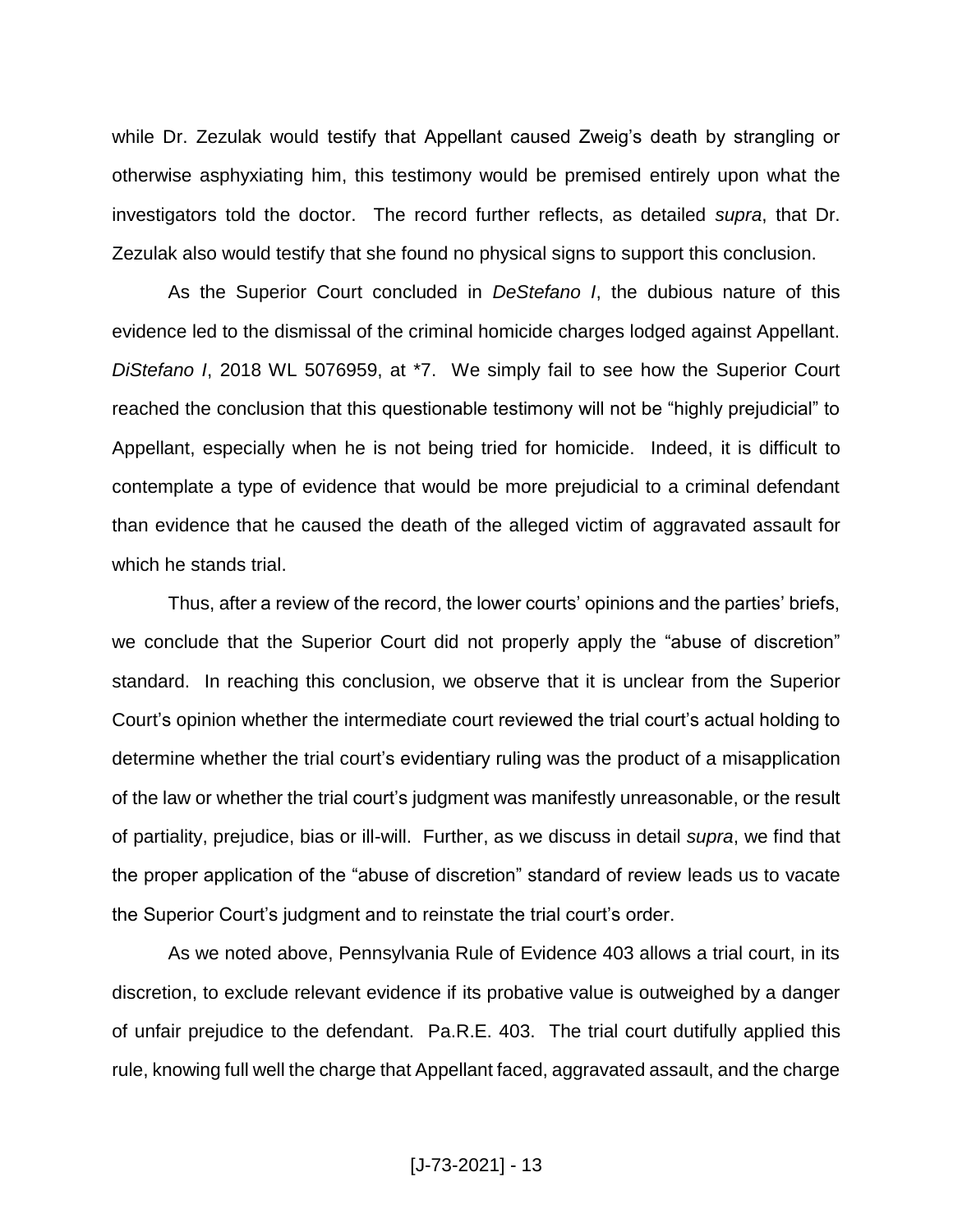that Appellant no longer faced, criminal homicide, due to insufficient evidence. Referencing the record as it currently exists, the trial court observed that the Commonwealth failed to present any evidence, save for Dr. Zezulak's tenuous testimony, supporting a causal connection between Appellant's actions and Zweig's death. With these circumstances in mind, the court weighed the probative value of the causation evidence against the danger of the evidence creating unfair prejudice to Appellant, and concluded that the unfair prejudice of the evidence outweighed its probative value.

Because the trial court properly applied Rule 403, its evidentiary ruling was not the product of a misapplication of the law. Further, the court's view was not manifestly unreasonable; indeed, it was reasonable under the circumstances presented. Lastly, there is nothing in the certified record or the trial court's opinion that would suggest that the court's ruling was the result of partiality, prejudice, or ill-will. Consequently, we conclude that the trial court did not abuse its discretion by holding that the Commonwealth cannot present any evidence at trial which suggests that Appellant caused Zweig's death.

#### **VI. Conclusion**

A fundamental tenet of our judicial system is that trial courts are empowered with the sound discretion to make difficult decisions regarding the admission and exclusion of evidence at trials. While this power certainly is not absolute, our appellate courts must adhere to the principle that they cannot interfere with these discretionary decisions unless an abuse of discretion occurs. In applying this principle, the appellate courts should remain mindful that they do not address these evidentiary issues *de novo* and they may not substitute their judgment for that of trial courts.

In the instant matter, the Superior Court misapplied the "abuse of discretion" standard of review, as detailed above. In addition, our application of that standard demonstrates that the trial court reasonably exercised its discretion by excluding from trial